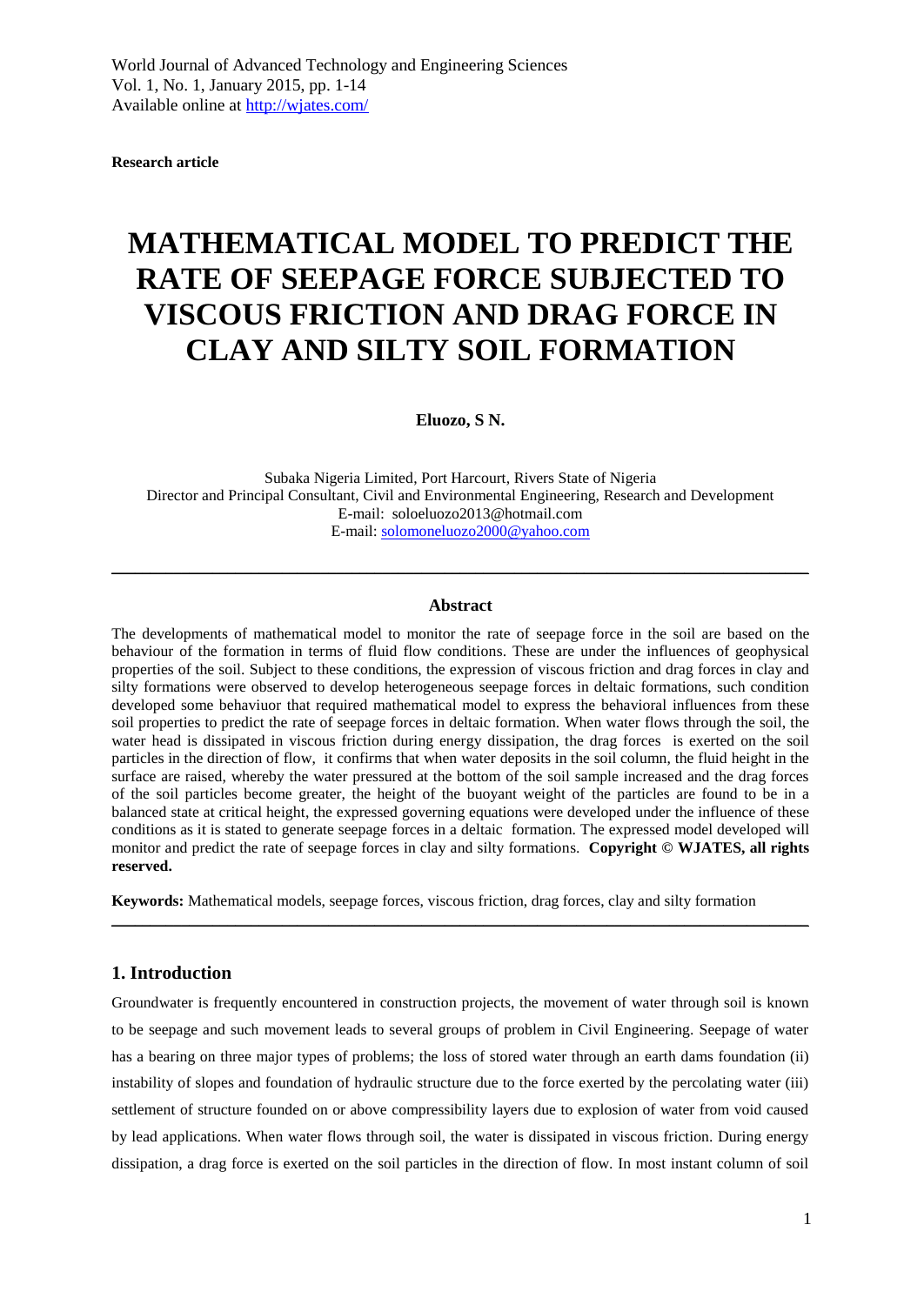the height H of the water surface in the reservoir is raised, the water pressure at the bottom of the soil is increased and the drag force on the soil becomes greater. The drag force and the buoyant weight of the particles are in balance at a critical height  $h = h_s$  and an increase in height will cause the soil particles to be washed out of the container. At this critical condition, the force acting on the bottom of the soil sample will just be equal to the weight of the soil and water mass of the container [21]. Further more in relation to seepage forces earth dams are formed by different zones constructed of especial material; furthermore, each zone has effect on stability and operation of earth dams. Because in zoned earth dams different particle with various size are settled beside each other, water infiltrate among them. This situation continues gradually until difference between water potential in up and down stream cause moving particles from porosity and starting piping suddenly. This event is named as seepage. [5,6] In theory, seepage is named gravitation water which flow into soil particles porosity in result of gravity. Seepage in dam is similar to flow in an open channel because their free surface and atmosphere pressure. But, underground water is including two sections liquid/solid; and, flow velocity and discharge are controlled by soil permeability. A method to display flow in body and foundation of earth dam is Flow net. The primary line in flow net is named as phreatic line which restricts seepage. In spite of existing different permeability in soils, when the ratio of horizontal to vertical permeability is same, the phreatic line will reach identical position eventually [4].

More so, centrifuge modelling technique is being used to study many different aspects of soil behaviour. Flow velocity in a centrifuge model at Ng will be N times faster compared to the prototype it represents. Consequently the scaling law for seepage velocity has been established as  $m p v = N v$  [18] and has been confirmed experimentally [[8,9]. This scaling law for seepage velocity has been accepted and commonly used, but the question of whether it is the Darcy's permeability (hydraulic conductivity) or the hydraulic gradient that is a function of gravity has not been addressed properly. This issue was highlighted 14], who points out to the multiplicity of the concepts in scaling flow velocity. [10] And [12] also discussed this issue. [17,11], [19] and more recently [18] are among many others who have considered permeability ( *k* ) to be directly proportional to gravity and hydraulic gradient (*i* ) to be independent of gravity. While this explains why seepage velocity has a scaling law of N (m  $p$   $v = N v$ ), there is an alternative explanation for the increase of seepage velocity in a centrifuge. [18, 13,14,15,16, 19 and 20] have all suggested that permeability to be independent of gravity and it is the hydraulic gradient which has got a scaling factor of N. Since both sides of the explanation result in the same final answer *m p v* = *N v* and it is the final seepage velocity that is considered important in many cases, the controversy has often been overlooked.

## **2. Governing equation**

$$
n_e \frac{\partial s_f}{\partial t} = \frac{G y_w}{1 + e} \frac{\partial s_f}{\partial z^2} - y_w \frac{\partial s_f}{\partial z} - A L \frac{\partial s_f}{\partial z}
$$
 (1)

But for simplicity let  $\frac{Q_{\mathcal{F}w}}{1+e}$ *Gy<sup>w</sup>*  $\frac{Q_y}{1+e}$  and  $\frac{Q_w}{1+e}$ *yw*  $\frac{f(w)}{1+e}$  be denoted as  $\phi$  and  $\phi$ 

Therefore, the equation can be written as: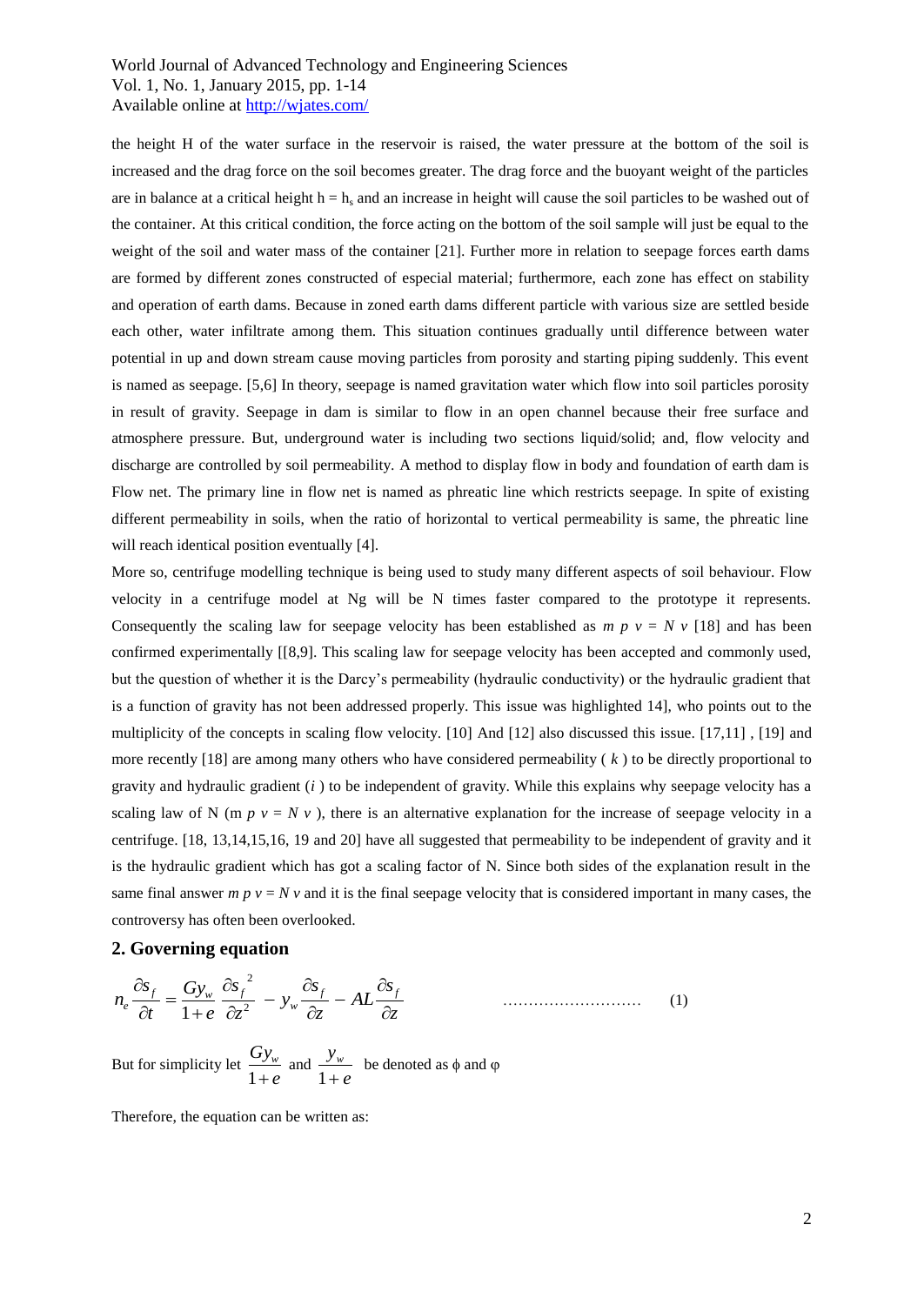$$
n_e \frac{\partial s_f}{\partial t} = \phi \frac{\partial s_f}{\partial z^2} - \phi \frac{\partial s_f}{\partial z} - AL \frac{\partial s_f}{\partial z}
$$
 (2)

Let  $s_f = ZT$  from equation (2), we have

$$
n_e T^1 Z = \phi Z^{11} T - \phi Z^1 T - A L Z^1 T \tag{3}
$$

$$
n_e \frac{T^1}{T} = \phi \frac{Z^{11}}{Z} - \phi \frac{Z^1}{Z} - AL \frac{Z^1}{Z} = \gamma^2
$$
 (4)

$$
n_e \frac{T^1}{T} = \gamma^2 \tag{5}
$$

$$
\phi \frac{Z^{11}}{Z} = \gamma^2 \tag{6}
$$

$$
\varphi \frac{Z^1}{Z} = \gamma^2 \tag{7}
$$

$$
AL\frac{Z^1}{Z} = \gamma^2 \tag{8}
$$

This implies that equation  $(6)$ ,  $(7)$  and  $(8)$  can be written as:

$$
\left[\phi - \varphi - AL\right] \frac{Z}{Z} = \gamma^2 \tag{9}
$$

From (4)

$$
n_e \frac{T^1}{T} = \gamma^2
$$
  
i.e. 
$$
n_e \frac{dT}{dt} = \gamma^2
$$
 (10)  

$$
\int \frac{dT}{dt} = \frac{\gamma^2}{n_e} \int dt
$$
 (11)

$$
Ln T = \frac{\gamma^2}{n_e} t + C_1 \tag{12}
$$

$$
\frac{\gamma^2}{n_e} + C_1 \tag{13}
$$

$$
T = A \ell^{\frac{\gamma^2}{n_e}}
$$
 (14)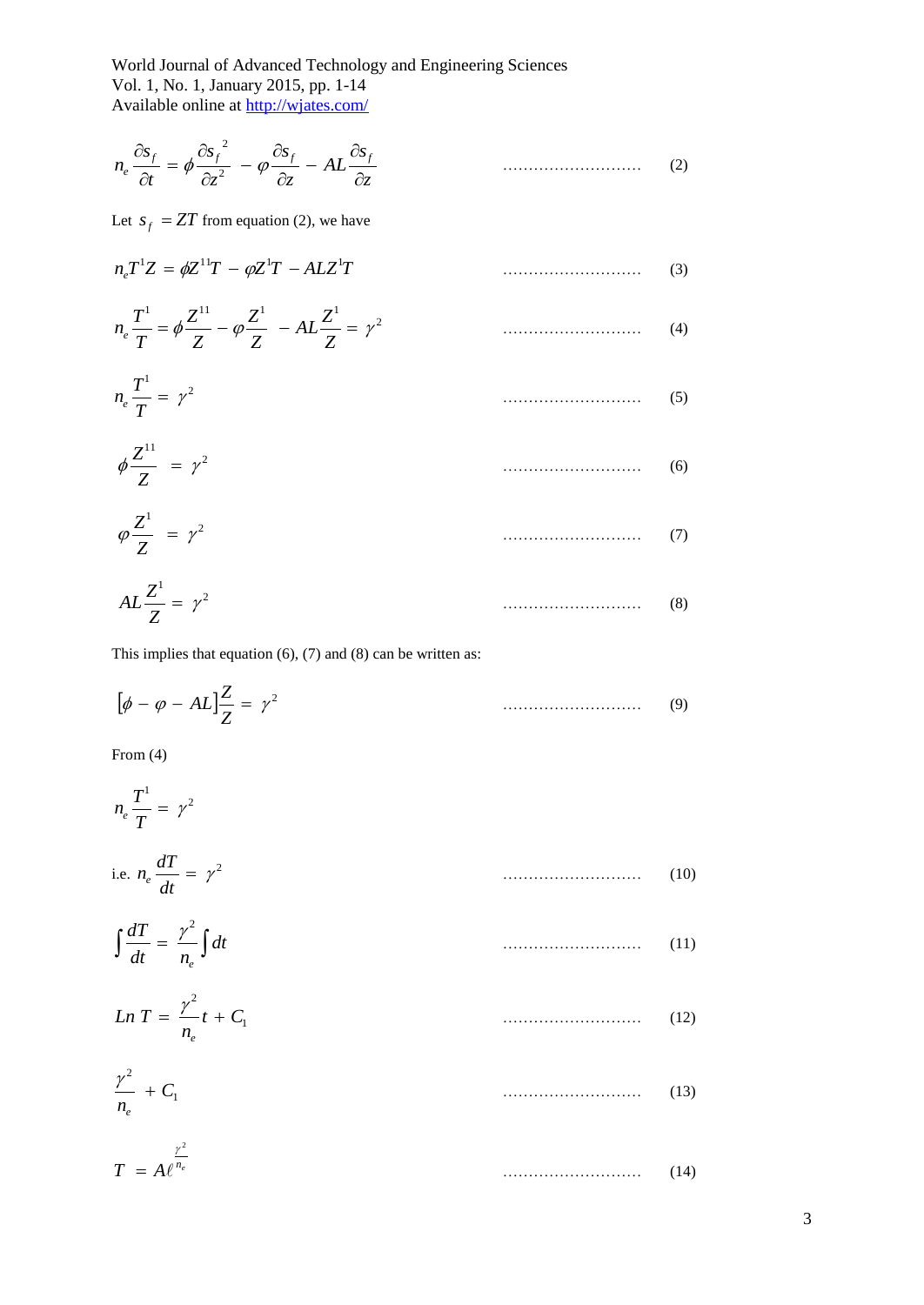From (9)

$$
\left[\phi - \varphi - AL\right] \frac{Z}{Z} = \gamma^2 dz \tag{15}
$$

$$
\int \frac{dz}{dz} = \frac{\gamma^2}{\phi - \phi - AL} \int dz \tag{16}
$$

$$
Lnz = \frac{\gamma^2}{\phi - \phi - AL} + C_1 \tag{17}
$$

$$
z = \exp\left[\frac{\gamma^2}{\phi - \phi - AL} z + C_1\right]
$$
 (18)

$$
z = B \exp \frac{\gamma^2}{\phi - \varphi - AL}
$$
 (19)

Combining (18) and (19), we have

*s*<sub>*f*1</sub>  $TZ = ZT$ 

$$
= A_e n_e B \left[ \exp \frac{\gamma^2}{\phi - \varphi - AL} \right] \tag{20}
$$

$$
s_f[z,T] = AB \exp\left[\frac{t}{n_e} + \frac{Z}{\phi - \phi - AL}\right] \gamma^2 \tag{21}
$$

$$
s_f[z,T] = AP \exp\left[\frac{\frac{d}{v}}{n_e} + \frac{V \cdot t}{\phi + \varphi - AL}\right] \gamma^2 \qquad \qquad (22)
$$

## **3. Materials and Method**

Standard laboratory experiment where performed to monitor the rate of flow under seepage condition at different formation, the soil deposition of the strata were collected in sequences base on the structural deposition at different locations, this samples collected at different location generate variation at different depth producing different migration of fluid flow developing seepage force at different strata, the experimental results are applied to compare with the theoretical values to determine the validation of the model.

## **4. Result and Discussion**

Results and discussion are presented in tables including graphical representation of seepage force at different strata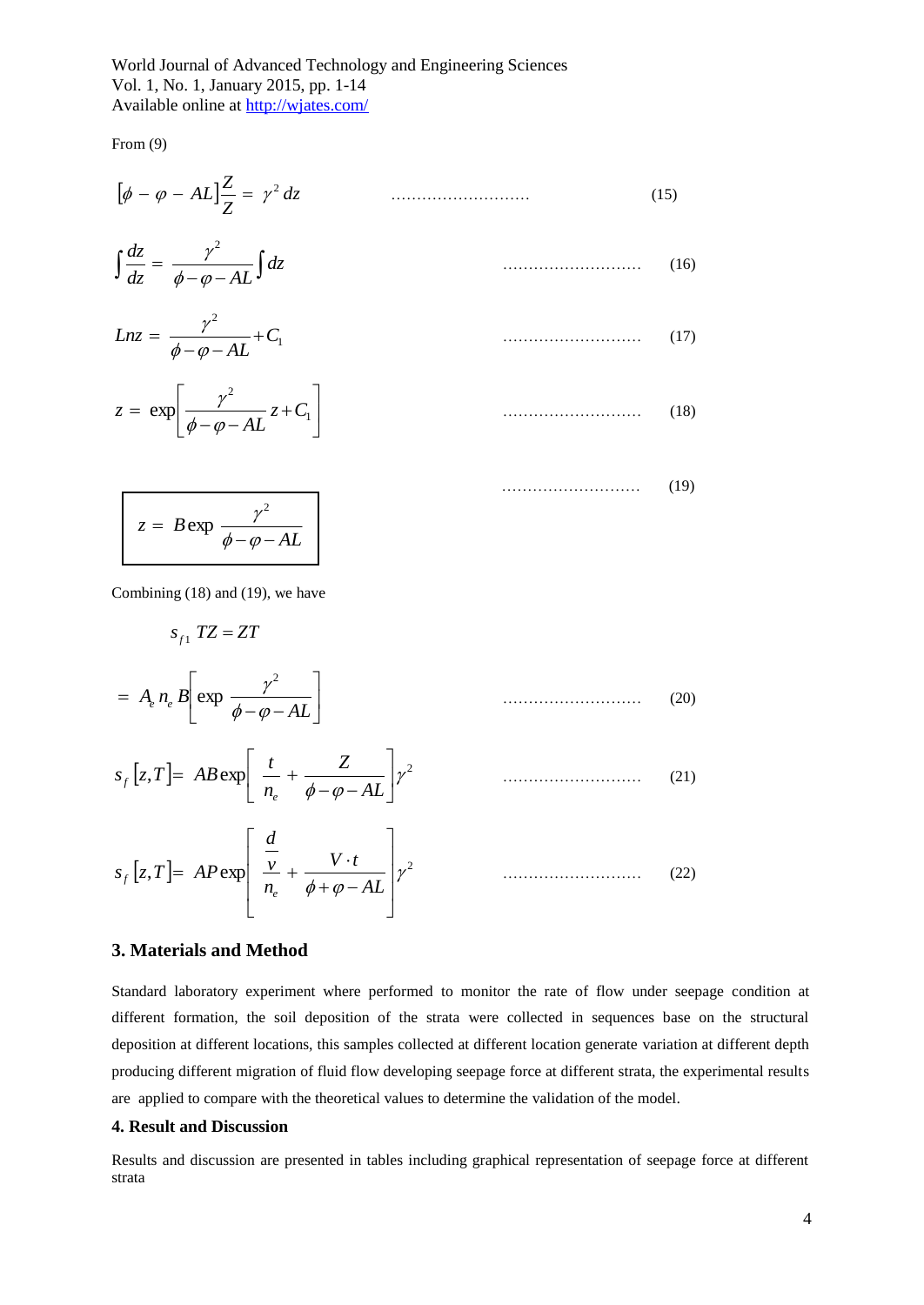|           | <b>Theoretical Values of</b> |
|-----------|------------------------------|
| Depth [m] | seepage force                |
| 2         | 5.611                        |
| 4         | 5.623                        |
| 6         | 5.635                        |
| 8         | 5.646                        |
| 10        | 5.658                        |
| 12        | 5.67                         |
| 14        | 5.682                        |
| 16        | 5.694                        |
| 18        | 5.706                        |
| 20        | 5.717                        |
| 22        | 5.729                        |
| 24        | 5.741                        |
| 26        | 5.753                        |
| 28        | 5.765                        |
| 30        | 5.779                        |

# **Table 1: Theoretical values of seepage force at different depths**

**Table 2: Theoretical values of seepage force at different Time**

| <b>Time</b>             | <b>Theoretical Values of</b><br>seepage force |
|-------------------------|-----------------------------------------------|
| 2                       | 5.611                                         |
| $\overline{\mathbf{4}}$ | 5.623                                         |
| 6                       | 5.635                                         |
| 8                       | 5.646                                         |
| 10                      | 5.658                                         |
| 12                      | 5.67                                          |
| 14                      | 5.682                                         |
| 16                      | 5.694                                         |
| 18                      | 5.706                                         |
| 20                      | 5.717                                         |
| 22                      | 5.729                                         |
| 24                      | 5.741                                         |
| 26                      | 5.753                                         |
| 28                      | 5.765                                         |
| 30                      | 5.779                                         |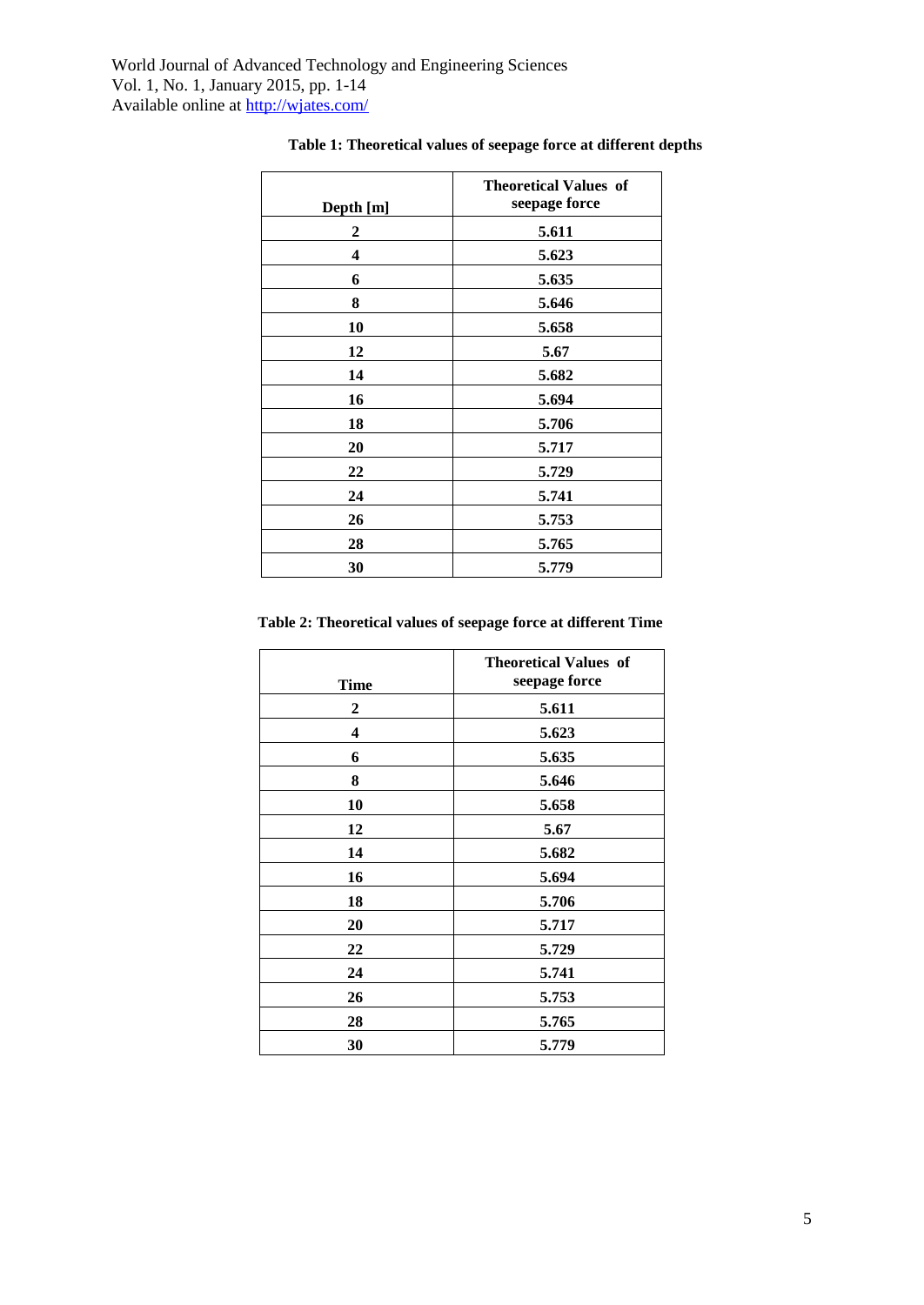|           | <b>Theoretical Values of</b><br>seepage force |
|-----------|-----------------------------------------------|
| Depth [m] |                                               |
| 3         | 5.6                                           |
| 6         | 5.71                                          |
| 9         | 5.77                                          |
| 12        | 5.83                                          |
| 15        | 5.89                                          |
| 18        | 5.95                                          |
| 21        | 6.01                                          |
| 24        | 6.07                                          |
| 27        | 6.13                                          |
| 30        | 6.19                                          |

# **Table 3: Theoretical values of seepage force at different depths**

 **Table 4: Theoretical values of seepage force at different depths**

| Time per day | <b>Theoretical Values of</b><br>seepage force |
|--------------|-----------------------------------------------|
| 10           | 5.6                                           |
| 20           | 5.71                                          |
| 30           | 5.77                                          |
| 40           | 5.83                                          |
| 50           | 5.89                                          |
| 60           | 5.95                                          |
| 70           | 6.01                                          |
| 80           | 6.07                                          |
| 90           | 6.13                                          |
| <b>100</b>   | 6.19                                          |

**Table 5: Comparison of Theoretical and Measured Values of Seepage Force at Different Depth**

| Depth [m]    | <b>Theoretical Values of</b><br>seepage force | <b>Measured Values</b> |
|--------------|-----------------------------------------------|------------------------|
| $\mathbf{2}$ | 5.611                                         | 5.608                  |
| 4            | 5.623                                         | 5.618                  |
| 6            | 5.635                                         | 6                      |
| 8            | 5.646                                         | 5.738                  |
| 10           | 5.658                                         | 5.748                  |
| 12           | 5.67                                          | 5.758                  |
| 14           | 5.682                                         | 5.768                  |
| 16           | 5.694                                         | 5.778                  |
| 18           | 5.706                                         | 5.788                  |
| 20           | 5.717                                         | 5.798                  |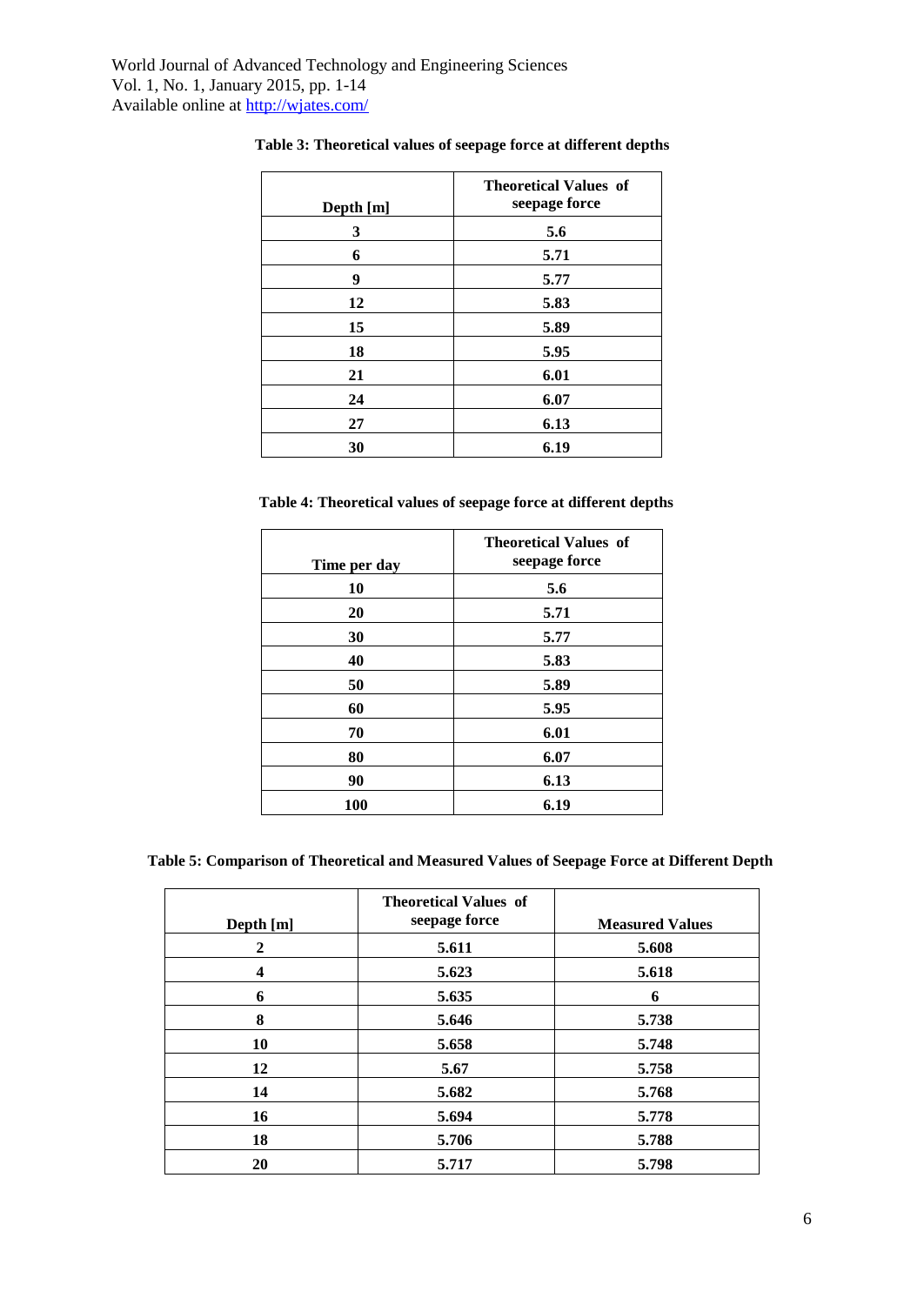| 22 | 5.729 | 5.808 |
|----|-------|-------|
| 24 | 5.741 | 5.818 |
| 26 | 5.753 | 5.828 |
| 28 | 5.765 | 5.838 |
| 30 | 5.779 | 5.848 |

|  | Table 6: Comparison of Theoretical and Measured Values of Seepage Force at Different Time |  |  |  |
|--|-------------------------------------------------------------------------------------------|--|--|--|
|  |                                                                                           |  |  |  |

| <b>Time</b>  | <b>Theoretical Values of</b><br>seepage force | <b>Measured Values</b> |
|--------------|-----------------------------------------------|------------------------|
| $\mathbf{2}$ | 5.611                                         | 5.615                  |
| 4            | 5.623                                         | 5.626                  |
| 6            | 5.635                                         | 5.639                  |
| 8            | 5.646                                         | 5.648                  |
| 10           | 5.658                                         | 5.653                  |
| 12           | 5.67                                          | 5.668                  |
| 14           | 5.682                                         | 5.684                  |
| 16           | 5.694                                         | 5.698                  |
| 18           | 5.706                                         | 5.701                  |
| 20           | 5.717                                         | 5.714                  |
| 22           | 5.729                                         | 5.724                  |
| 24           | 5.741                                         | 5.738                  |
| 26           | 5.753                                         | 5.755                  |
| 28           | 5.765                                         | 5.761                  |
| 30           | 5.779                                         | 5.775                  |

**Table 7: Comparison of Theoretical and Measured Values of Seepage Force at Different Depth**

| Depth [m] | <b>Theoretical Values of</b><br>seepage force | <b>Measured Values</b> |
|-----------|-----------------------------------------------|------------------------|
| 3         | 5.6                                           | 5.63                   |
| 6         | 5.71                                          | 5.69                   |
| 9         | 5.77                                          | 5.75                   |
| 12        | 5.83                                          | 5.81                   |
| 15        | 5.89                                          | 5.87                   |
| 18        | 5.95                                          | 5.93                   |
| 21        | 6.01                                          | 5.99                   |
| 24        | 6.07                                          | 6.05                   |
| 27        | 6.13                                          | 6.11                   |
| 30        | 6.19                                          | 6.17                   |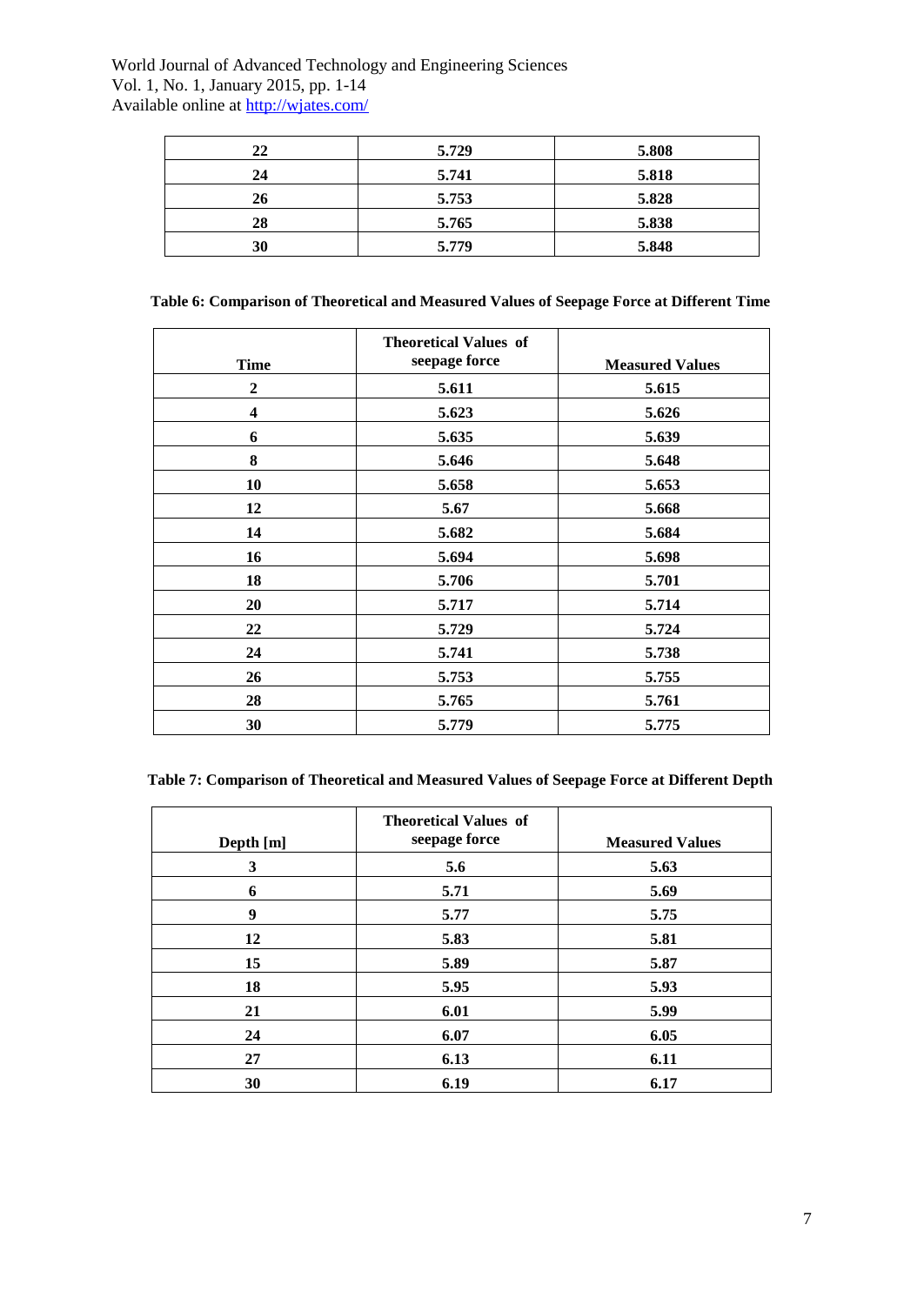| Time per day | <b>Theoretical Values of</b><br>seepage force | <b>Measured Values</b> |
|--------------|-----------------------------------------------|------------------------|
| 10           | 5.6                                           | 5.59                   |
| 20           | 5.71                                          | 5.69                   |
| 30           | 5.77                                          | 5.75                   |
| 40           | 5.83                                          | 5.79                   |
| 50           | 5.89                                          | 5.84                   |
| 60           | 5.95                                          | 5.91                   |
| 70           | 6.01                                          | 5.99                   |
| 80           | 6.07                                          | 6.04                   |
| 90           | 6.13                                          | 6.11                   |
| 100          | 6.19                                          | 6.15                   |



**Figure 1: Theoretical values of seepage force at different depths**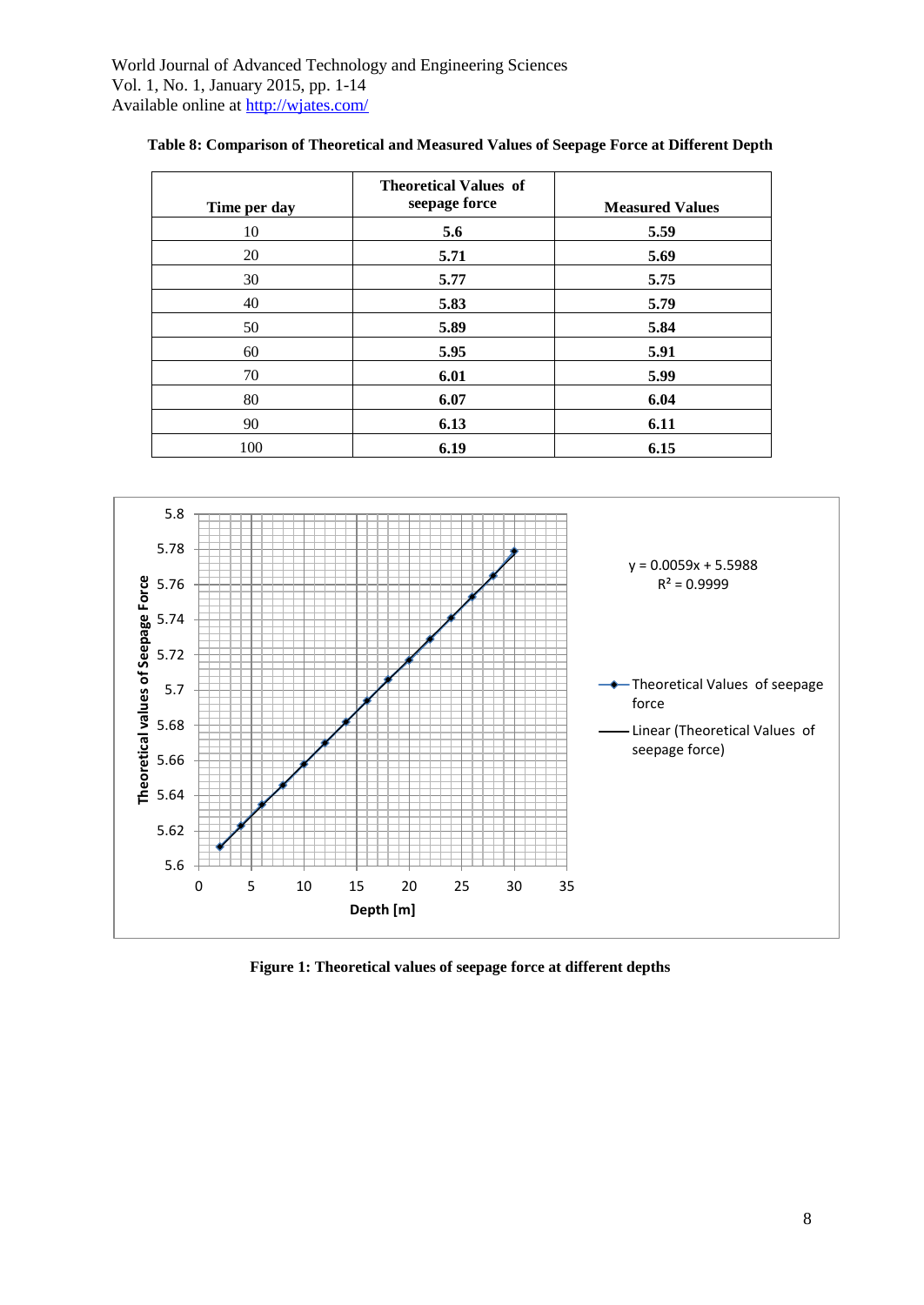

**Figure 2: Theoretical values of seepage force at different Time**



**Figure 3: Theoretical values of seepage force at different Time**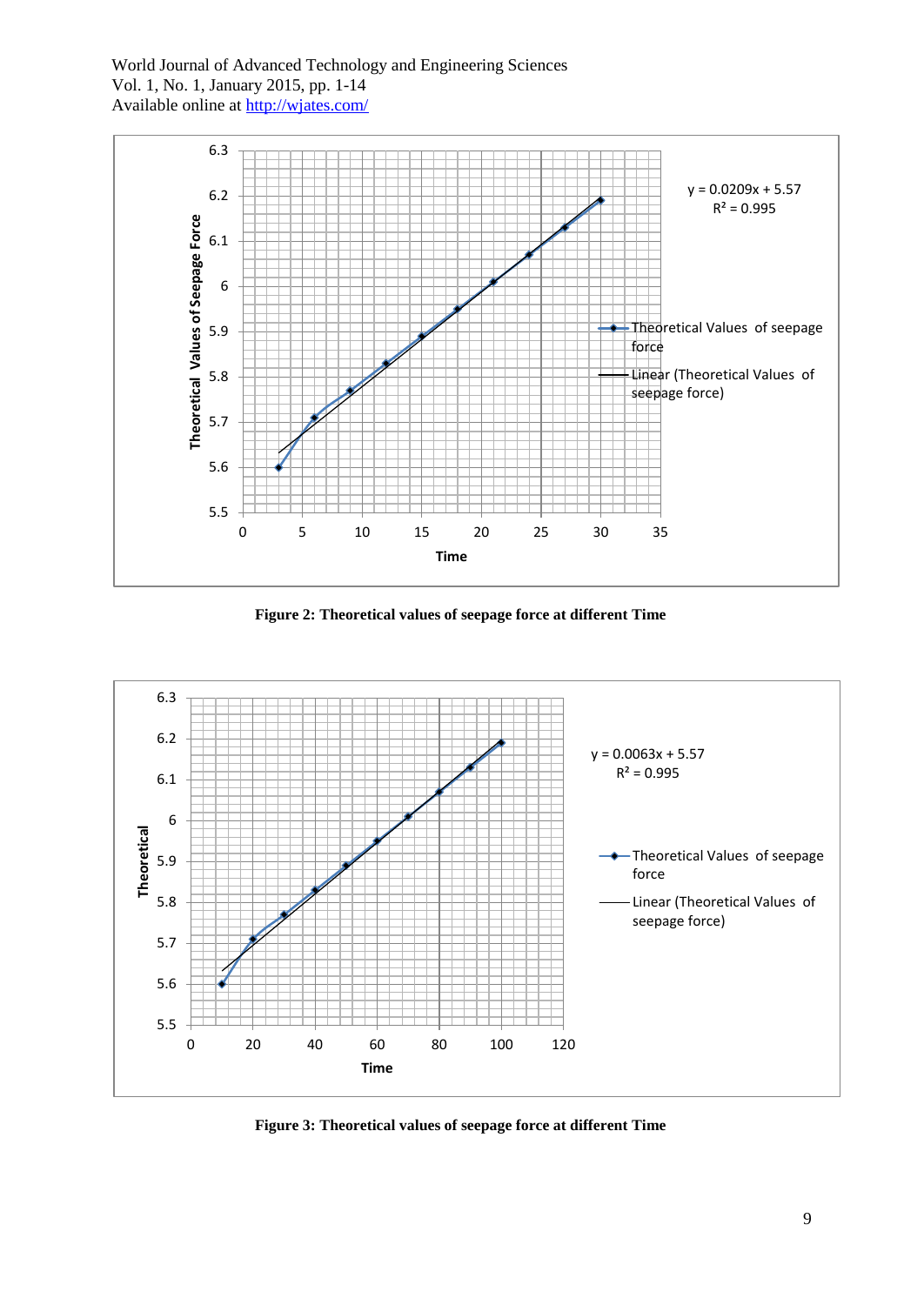

**Figure 4: Theoretical values of seepage force at different Time**



**Figure 5: Comparison of Theoretical and Measured Values of Seepage Force at Different Depth**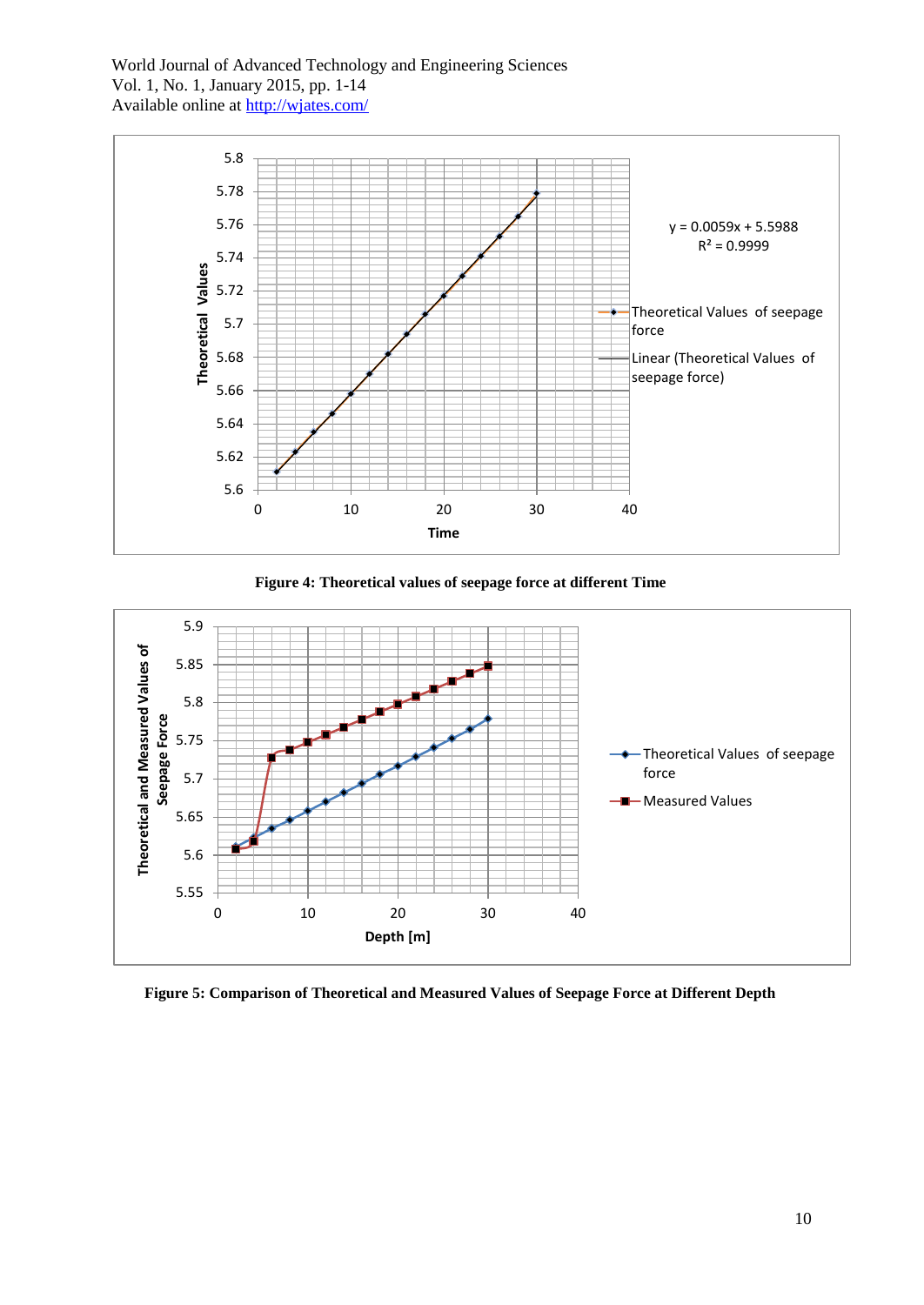

**Figure 6: Comparison of Theoretical and Measured Values of Seepage Force at Different Time**



**Figure 7: Comparison of Theoretical and Measured Values of Seepage Force at Different Depth**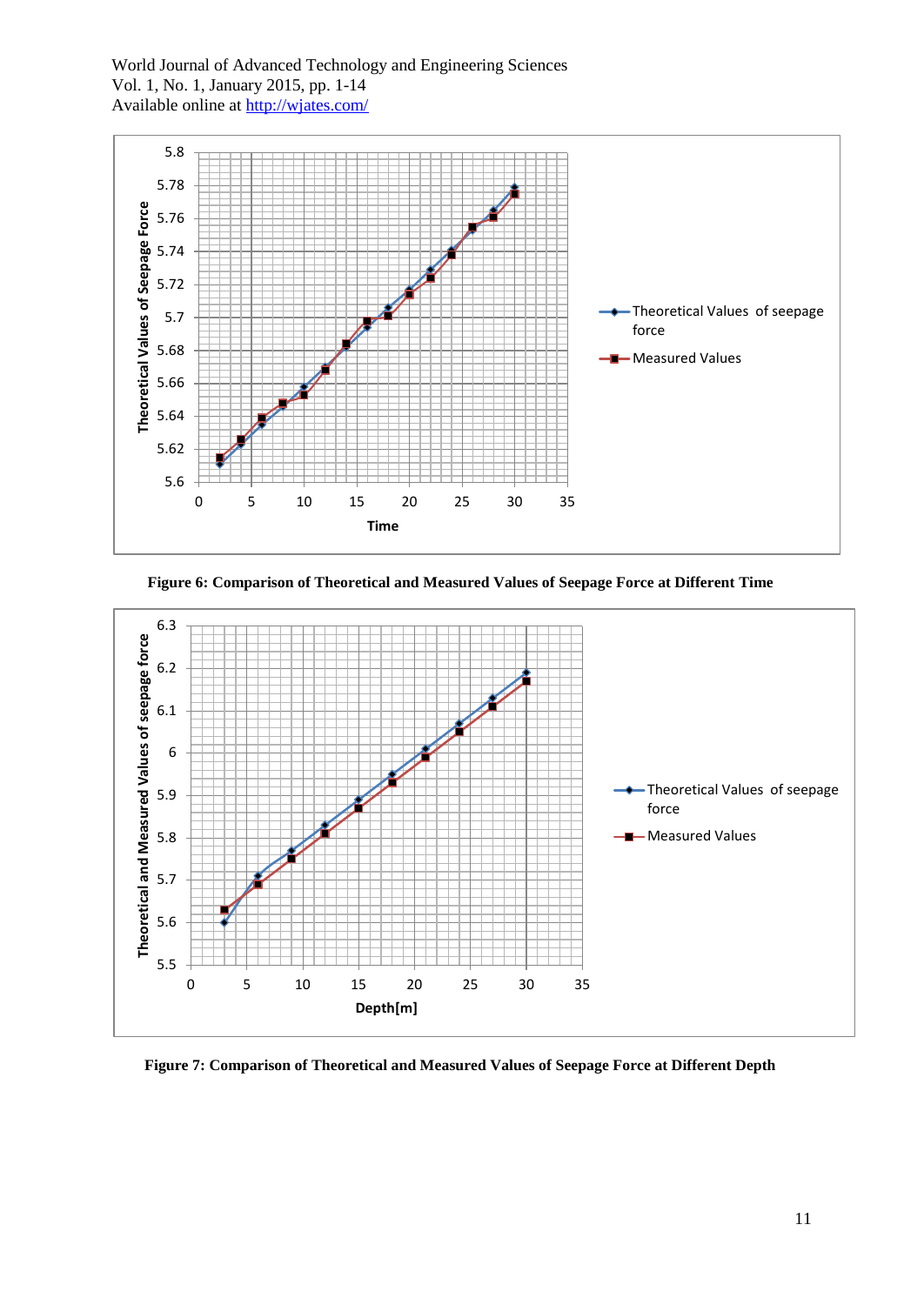

**Figure 8: Comparison of Theoretical and Measured Values of Seepage Force at Different Time**

The figures I -8 presented shows that that the deposition of the formation express rapid rate of seepage force in the study location, such condition are from such influences of the soil structural deposition in the study location, the expressions developed rapid seepage forces in the formation, this is through the level of the fluid, it is confirm to depended on the depositional setting of the formation , the expression of linear deposition where found in the figures, the depositional forces varies under the influences of structural strata setting of the formation. The theoretical values experienced linear deposition while the measured values maintained the same condition as it is expressed in the figures presented above. The expressed model developing linear seepage forces definitely influences geotechnical properties of the soil as it is reflected in the soil bearing pressures, establishment of such types of seepage forces definitely influences the characteristics fluid flow dynamics between various intercedes of the strata, the theoretical and the measured value established fitness showing validation of the model.

#### **5. Conclusion**

The rate of seepage forces are caused by the rate of structural setting of the formation this are reflected when water flow through a soil, the water head is dissipated in viscous friction during energy dissipation , the drag forces is exerted on the soil particles in the direction of flow it is confirmed that when water is in soil column, the fluid height in the surface are raised whereby the water pressured at the bottom of the soil sample increased and the drag forces of the soil particles become greater, the height of the buoyant weight of the particles are found to be in a balanced state at critical height, the expressed governing equation were developed under the influences of these condition as it stated to generate seepage forces in a formation, it is developed through these condition from the material balances that produces the governing equation, the derived solution generated the model that expressed the seepage forces through model simulation, it generated theoretical values expresses the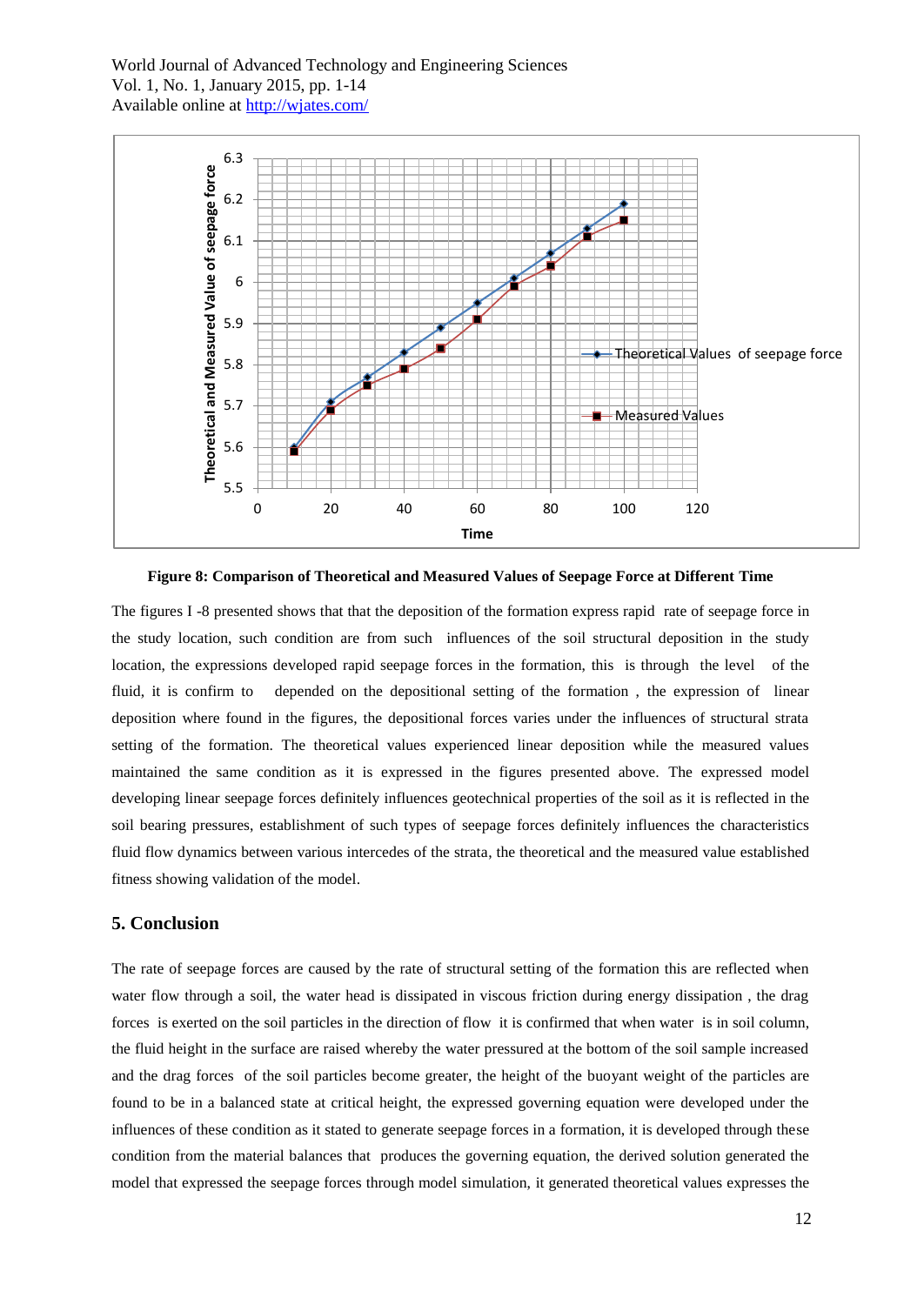seepage force with slight variation under the influences of homogeneous structural setting of the formation, these include the geophysical properties of the soil formation under flow of fluid between the intercedes of the strata.

#### **References**

[1] Fotuhi, A. & Asghari, F. 2001. *Data statistical analysis using spss*, Tehran. Iran: Naghoos Publications: 36- 85.

[2] Goldin, A. L. & Rasskazov, L. N. 1992. *Design of earth dams*. The Netherlands: A.A. Balkema: 51-63.

[3] Kalkani, E .C. 1989. Analysing seepage in an earth dam, *International Water Power and Dam Construction* 41(2): 23-33.

[4] Kanarskii, V. F. 1987. Effect of seepage on earth dams, *Hydro Technical Construction* 21(1): 19-21.

[5]Lakshmi, N. R. 2003. *Seepage in soils*, New Jersey: John Willey & Sons,Inc.,Hoboken: 10-15.

[6] Niroomand, H. 1991. *Applicable linear regression*. Iran: Ferdowsi University of Mashhad: 145-156.

[7] Pavlovsky, N. N. 1931. *Seepage through earth dam*. Insit. Gidrotekhniki I Melioratsii. Leningrad (in-German) (Translated by U.S. Corps of Engineers, Vicksburg, Miss.): 84-96. United States Department of the Interior. 1987. *Design of small dams*, A Water Resources Technical Publication

[8] DeiminiatAbbas A. Ghezelsofloo A.. Shojaee H 2005; A new approach to initial estimation of seepage rate in the zoned earth dams

[9] Arulanandan, K., Thompson, P.Y., Kutter, B.L., Meegoda, N.J., Muraleetharan, K.K.,and Yogachandran, C. 1988, "Centrifuge modelling of transport processes for pollutants in soils. Journal of Geotechnical Engineering", ASCE, 114(2): 185-205.

[10] Butterfield, R., 2000, "Scale-modelling of fluid flow in geotechnical centrifuges", Soils and Foundations, Vol. 40 (No.6): 39-45.

[11] Cargill, K.W., and Ko, H.Y. 1983. "Centrifuge modelling of transient water flow". Journal of Geotechnical Engineering, ASCE, 120(2): 366-387.

[12]Dean, E.T.R., 2001, Discussion on "Scale-modelling of fluid flow in geotechnical centrifuges", Soils and Foundations, Vol. 41( No.4): 108-110.

[13] Goodings, D.J. 1984. "Relationships for modelling water effects in geotechnical models" Proceedings. Application of Centrifuge Modelling to Geotechnical Design. University of Manchester, 1-23

[14] Goodings, D.J. 1979. "Centrifuge modelling of slope failures". Thesis presented to University of Cambridge, at Cambridge, England, in partial fulfilment of the requirements for the degree of Doctor of PhilosophyDean, E.T.R., 2001, Discussion on "Scale-modelling of fluid flow in geotechnical centrifuges",Soils and Foundations, Vol. 41( No.4): 108-110.

[15] Goodings, D.J. 1984. "Relationships for modelling water effects in geotechnical models" Proceedings Application of Centrifuge Modelling to Geotechnical Design. University of Manchester, 1-23

[16] Goodings, D.J. 1979. "Centrifuge modelling of slope failures". Thesis presented to University of Cambridge, at Cambridge, England, in partial fulfillment of the requirements for the degree of Doctor of Philosophy

[17] Pokrovsky, G.I. and Fyodorov, I.S., 1968. "Centrifuge Modelling in the Construction Industry" Vol. 1, in translation Building Research Establishment, U.K.